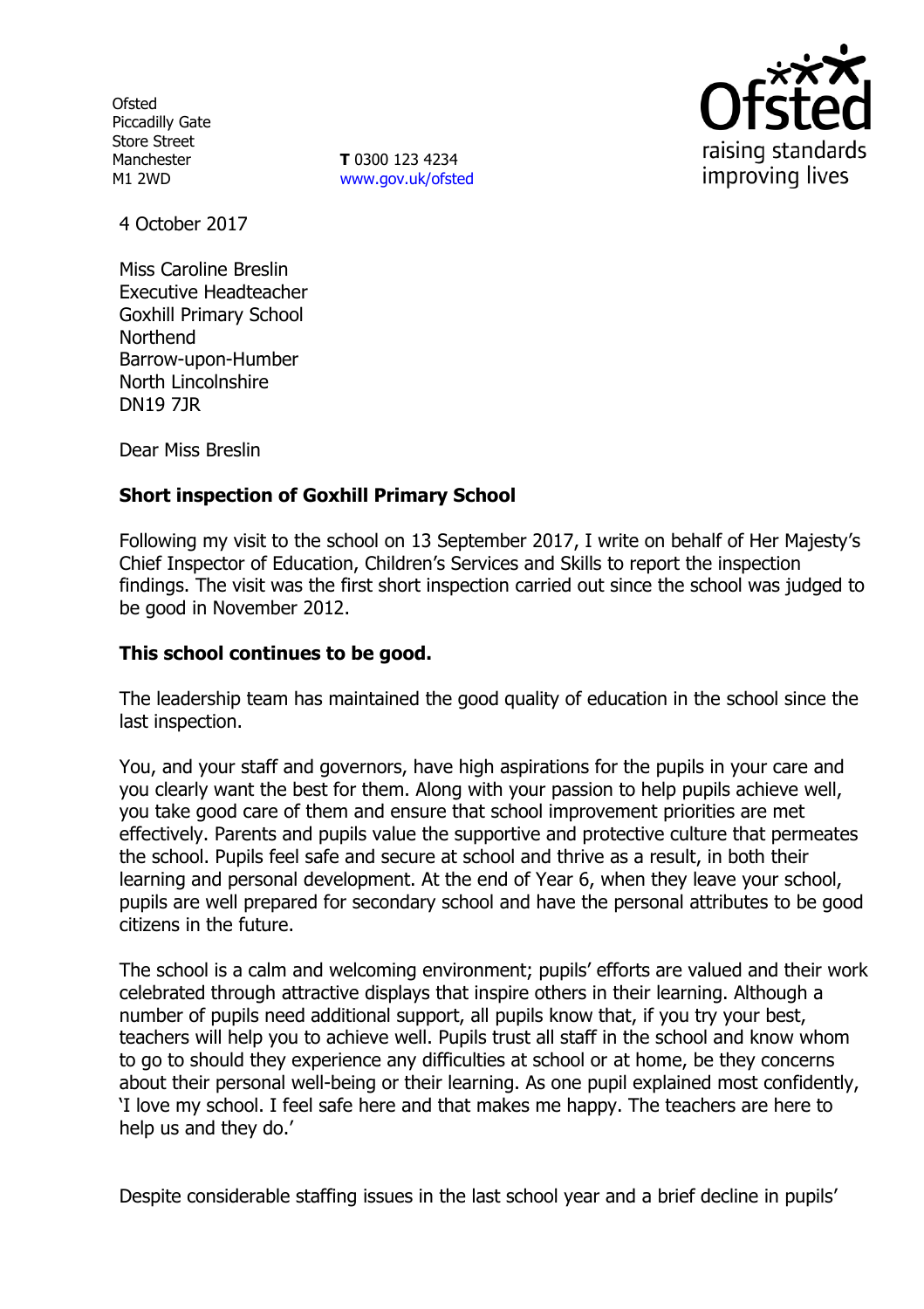

achievements in 2016, the commitment to school improvement has been diligent. All staff have a clear understanding of what you and other leaders want to achieve and of the responsibilities placed upon them to play their part in supporting school improvement. You are unequivocal in your expectations of pupils and staff; only their best is acceptable. To this end, you ensure that staff have access to good training to extend their skills, for example, regarding the new assessment procedures you are establishing in school and the challenges these present. Staff feel valued; they enjoy working at the school and are proud to be part of it.

Governors are highly committed to the school and have, among them, the expertise to oversee the school's work effectively. They share the staff's passion for pupils' success. Governors hold you and other leaders to account effectively for the school's performance. Hence, they have ensured rapid improvement this year, placing the school in a good place to move forward quickly.

You have a clear vision for school improvement and you are implementing actions effectively. Your senior management team is clear about its responsibilities to support staff and monitor the quality of teaching and learning. Senior leaders do this well. You all have an accurate understanding of the school's strengths and areas in need of further improvement; clear plans are in place to address these. The focus on improving teaching to accommodate changes in the curriculum, particularly in reading, writing and mathematics, has realised higher outcomes for all pupils, particularly among those able to work at greater depth. The checks on pupils' progress, while generally strong and accurate, are not used as effectively as they might be to identify, as early as possible, where lower attaining pupils are at risk of falling behind.

The school offers pupils who have special educational needs and/or disabilities, or who are disadvantaged, very effective support. Regular reviews of pupils' progress ensure that teaching, including individual programmes of support, is well suited to meet these pupils' needs. Consequently, they make good progress. Parents appreciate this inclusive approach to meeting the needs of every child. Occasionally, pupils who join the school late in key stage 2, particularly disadvantaged pupils, are not always in the school long enough to benefit from the good things it offers. You and other leaders know this is an everincreasing issue, as new families move into the area. You are already taking steps to improve ways to find out what pupils already know when they come to the school and how to help them close any gaps in their learning.

An area for improvement from the previous inspection was to increase the challenge for the most able pupils. This has been addressed well; a greater proportion of pupils are now beginning to achieve at greater depth. You are quick to plan additional support for any pupils who are gifted and talented so that they achieve well. Work in pupils' books and around the school shows that all pupils enjoy working on projects and topics that fire their enthusiasm. Your expectations of pupils are high and teachers plan appropriate activities to deepen pupils' knowledge and understanding.

#### **Safeguarding is effective.**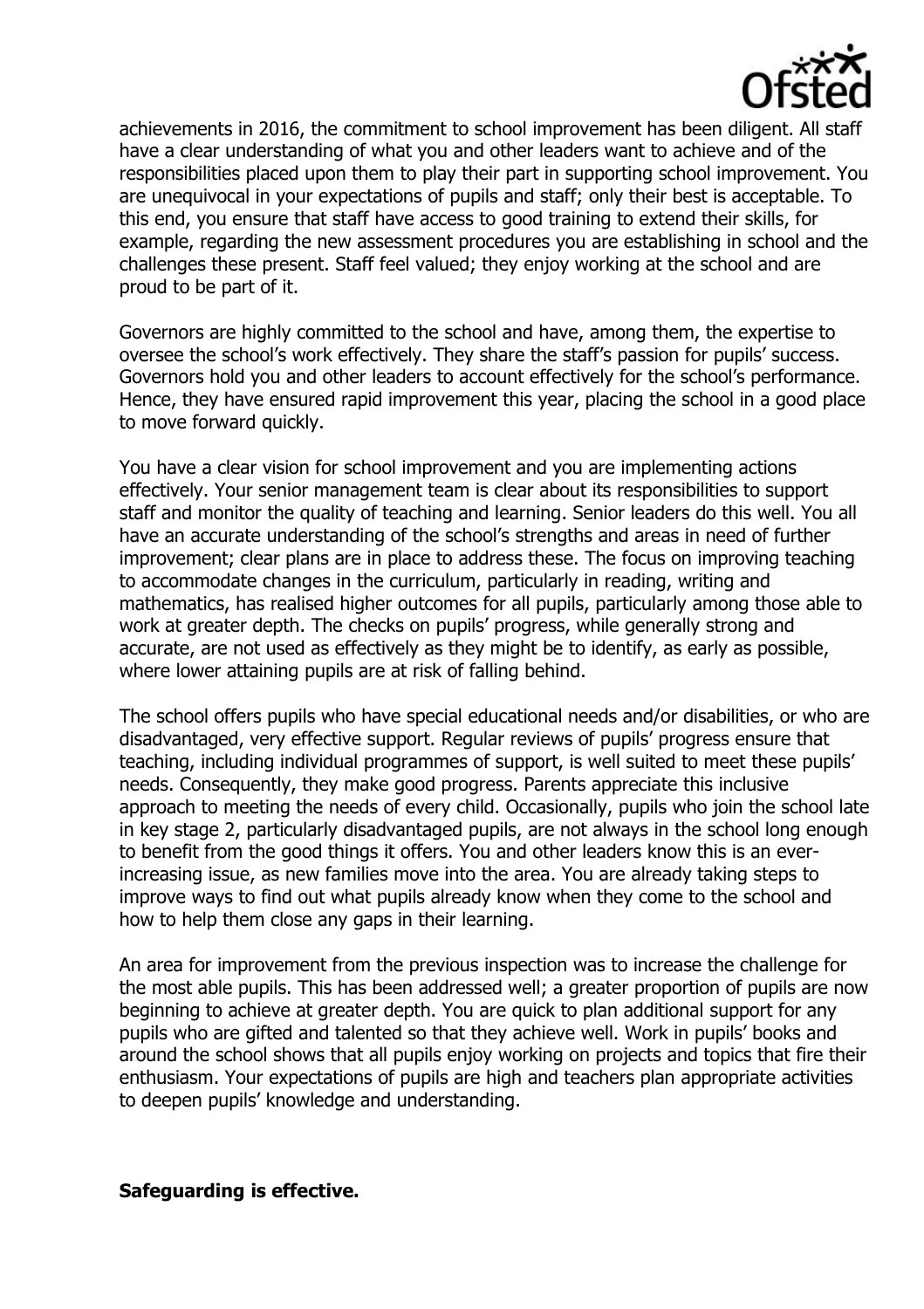

The leadership team ensures that all safeguarding arrangements are fit for purpose. Keeping pupils safe is a high priority and every member of staff is made aware of their duty of care. Secure systems are in place, for example to check that pupils arrive safely each day, and records are comprehensive in their detail. Staff manage pupils' well-being meticulously, noting any concerns they may have and reporting these appropriately. Leaders work with outside agencies and liaise with them promptly to keep pupils safe and to meet any needs that arise. You make sure that issues are managed sensitively and effectively. Staff training is up to date. All staff, including those who are newly appointed, have a secure knowledge and understanding of current safeguarding guidance and procedures. Pre-employment checks on adults working at the school meet statutory requirements.

Pupils know what to do and whom to go to if they are worried or upset. Staff make sure that pupils know how to stay safe at home and at school and what to do if emergencies arise. Pupils are particularly well versed in the dangers posed by social media sites and the internet generally. For example, they explained in detail that posting personal details or photographs online is not sensible because anybody can use that information to, as they said, 'cyber bully you'. Governors conduct appropriate checks on safeguarding regularly.

## **Inspection findings**

- The inspection focused on key lines of enquiry that we agreed at the start of the inspection. The first of these was checking on the quality of the school's procedures to monitor pupils' progress to ensure that all pupils have the support and opportunity to achieve well, irrespective of their starting points. Leaders explained that in 2016, pupils' outcomes were not as good as the school had expected because staff were still coming to grips with revisions in the curriculum and new procedures to assess pupils' progress.
- **Following extensive training, including coaching by senior leaders to support individual** staff, there is a growing confidence among teachers to make more accurate checks on pupils' progress over time and to increase challenge for all pupils. You and your senior leaders have an accurate awareness of the strengths and weaknesses in the quality of teaching, learning and assessment across the school. Through effective support and training, the quality of teaching is improving rapidly. Staff have clear targets, which they are supported to achieve. As a result, all pupils, including children in early years, are now making good progress. However, the progress among lower attaining pupils, and among those who are disadvantaged, is not always as rapid as among other groups, because some of these pupils lack confidence in their learning.
- Regular pupil review meetings help leaders, including governors, to check that pupils are on track to make good progress. Additional support, for example for Year 6, is effective in helping pupils, especially the most able, to make faster progress. The impact of such support in the past has not been as effective in helping lower attaining pupils and disadvantaged pupils to make rapid progress.

 $\blacksquare$  In the light of the school's results in 2016 and 2017, I looked closely at the progress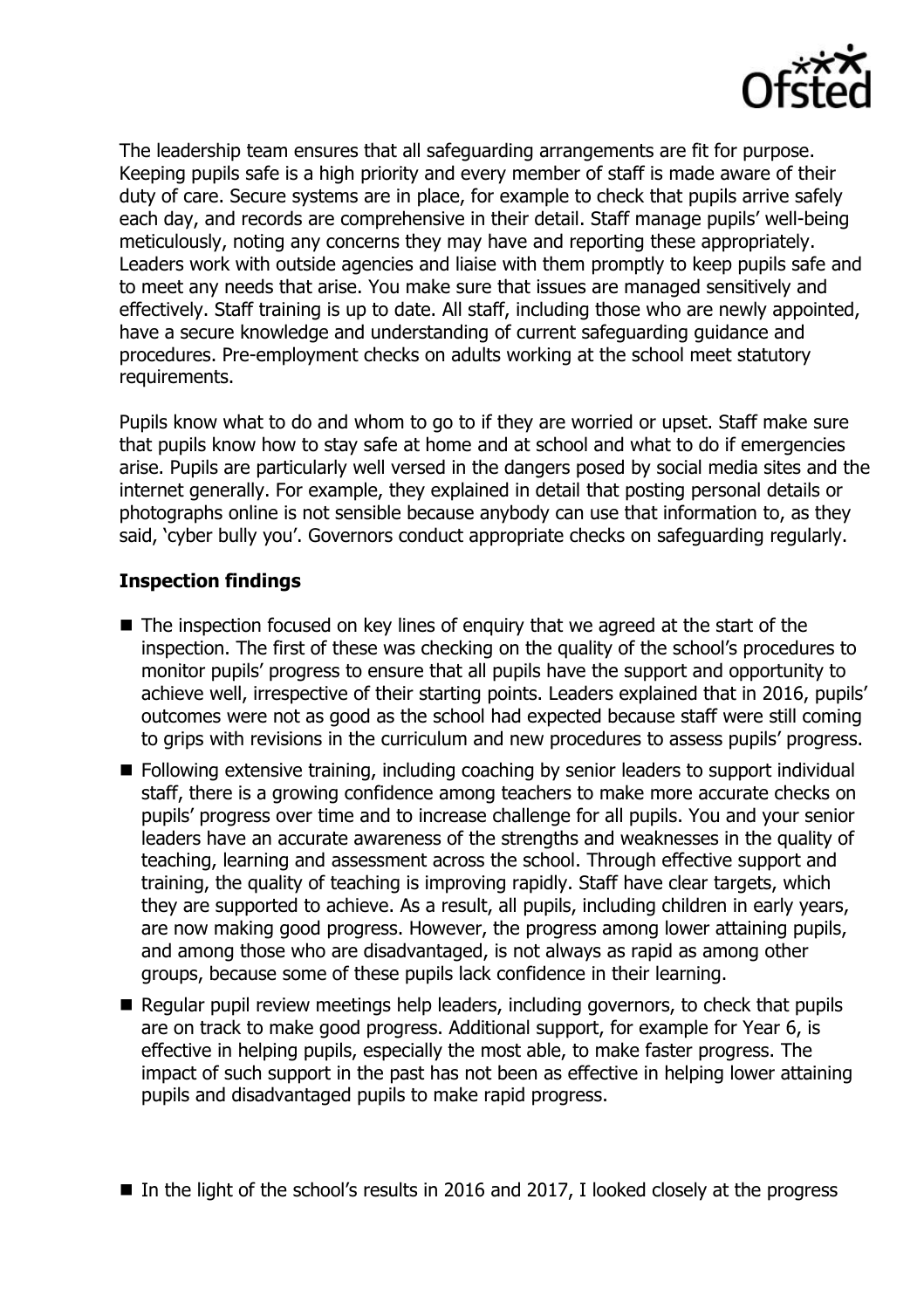

and achievement of the lower attaining pupils and disadvantaged pupils. While the numbers in these two groups are low, they have a significant impact on the school's overall performance over time. These pupils did not make the progress they should have in the past. This was mainly because their needs were not identified quickly enough to put into place the help they needed to make better progress. You have taken necessary steps to address this and, and as a result, the progress of these pupils is accelerating and is good in English and mathematics.

- Additional individual support in basic literacy and numeracy skills, and taking time to listen to pupils read, have resulted in disadvantaged pupils making good progress in reading, writing and mathematics. This is reflected in the work that I saw in pupils' books and in the school's information about pupils' progress. The difference between the progress of disadvantaged pupils and that of other pupils is diminishing steadily. You and other leaders acknowledge that you still need to keep a close check on the impact of additional support for these pupils.
- I also looked in depth at pupils' attendance and rates of persistent absence, particularly among disadvantaged pupils. In 2016, disadvantaged pupils had attendance that was in the lowest 10% nationally; persistent absence was in the highest 10% nationally. Poor attendance contributed to the lower than expected progress. The school's data for 2016/17 shows that attendance rose to slightly above average this year and persistent absence fell to being in line with the national average. The school is rigorous in its monitoring of attendance, punctuality and cases of persistent absence. Regular newsletters remind parents to make sure that their children attend school regularly and arrive on time. Pupils value the rewards they receive to encourage good attendance.
- I looked at the teaching of reading because pupils' outcomes in reading in 2016, at the end of Year 6, were not as strong as in previous years. Phonics teaching is systematic and effective. Children in early years and key stage 1 learn to read quickly through regular and intensive phonics lessons. Leaders and teachers in all classes have focused on the importance of developing pupils' understanding of texts and vocabulary, as this was a weakness, particularly among lower attaining pupils. Teachers model good reading skills and probe pupils' precise understanding of words and phrases. Pupils enjoy reading and love to discuss the characters and plots of stories they like.
- The teaching of writing, while generally lively and engaging, and often of high quality, for example in Year 6, still needs further improvement. In 2017, provisional outcomes in writing at the end of both key stages were not as high as those in mathematics and reading in the school. This is largely due to pupils making errors in their basic skills of grammar, punctuation and spelling that frequently go unchecked. Coupled with poor handwriting and untidy presentation, these factors detract from the quality of writing pupils produce not just in English but in other subjects. For example, some high-quality in-depth work on the Romans, which pupils in lower key stage 2 have enjoyed, was marred by careless errors that had not been addressed quickly.
- The focus on developing children's handwriting and letter formation in early years is not strong enough. Some pupils, even as late as Year 2, have poor pencil control and cannot form letters accurately or write fluently and at speed. As a consequence, lower attaining pupils in particular, do not always complete work to a good standard.
- Learning in mathematics is strong. Pupils develop skills systematically and staff make sure that pupils understand their learning well enough to apply it confidently when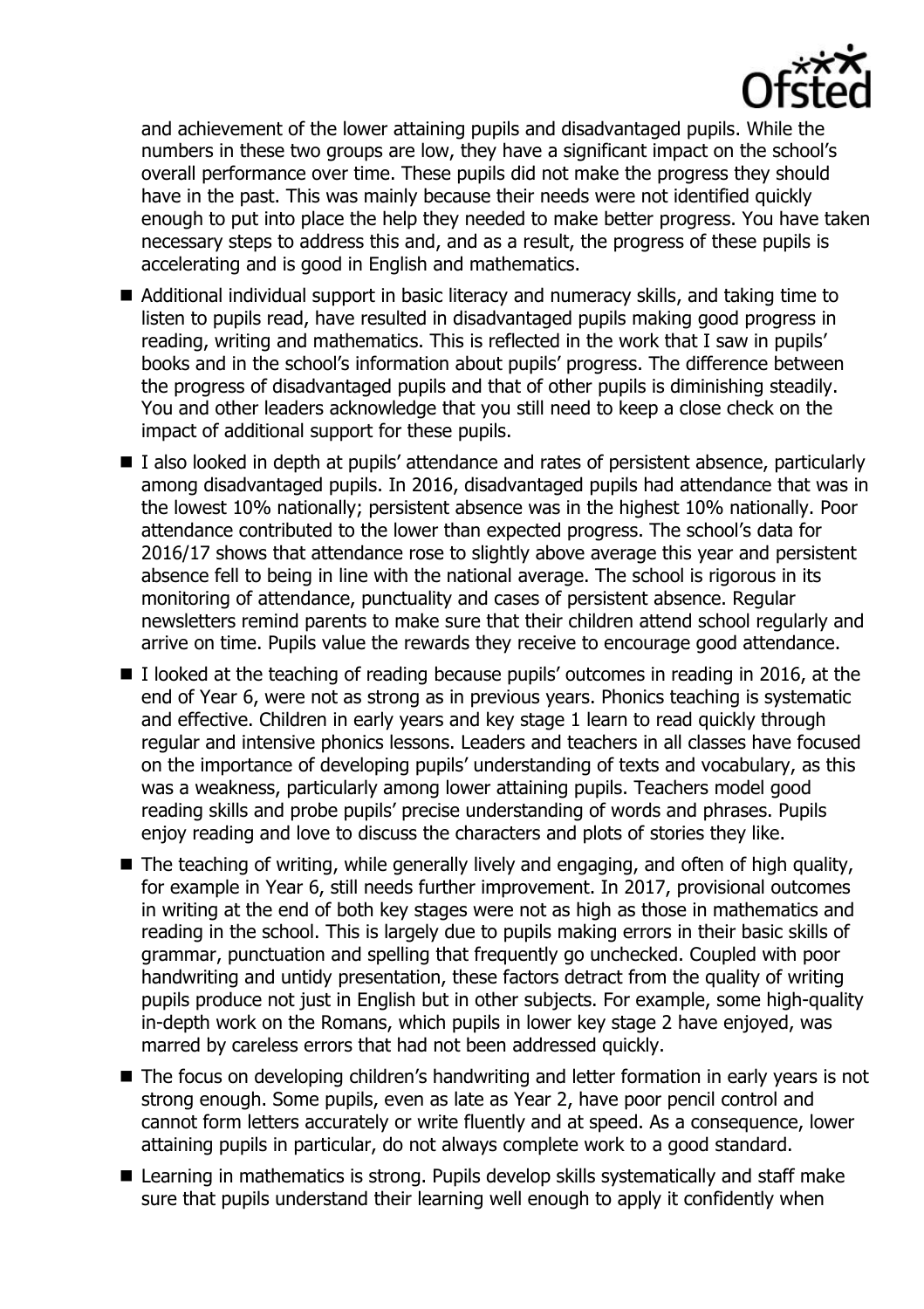

working on their own. For example, I saw pupils in Years 5 and 6 solve multi-step problems in a logical sequence and tackle algebra with confidence using the limited information they had to find missing numbers. Pupils make good progress and the most able are challenged well to work at greater depth.

- Teachers enhance pupils' learning through the many clubs, trips and residential visits that raise their awareness of the world beyond school and of different cultures and traditions. Pupils and parents value highly the range of sporting activities and music tuition you offer to pupils.
- **Pupils behave well, with a few becoming restless only when the learning does not** engage them enough. Pupils are very polite, courteous and friendly. They are very mature in their outlook and explain the role of playground mediators with eloquence, saying, 'We make sure arguments get sorted quickly and people make friends if they fall out'. Some explained that the school caretaker makes sure that the grounds are safe to play on, because, 'The school is next to the park and older kids throw litter and cans into our school and they shouldn't because it could be dangerous for us'. Pupils also praised lunchtime staff, explaining, 'They don't force us to eat things we don't like, but they do encourage us to try new things and explain what good, healthy food is'.
- Relationships in the school are trusting and respectful. Staff treat pupils with respect and value their ideas and opinions in discussions. Pupils speak highly of all staff. Parents who presented their views during the inspection said that the school was a happy place and teachers did a very good job. A few parents agreed: 'We have no complaints – couldn't wish for a better school. Our children love coming and would come in the holidays if they could – please can you arrange that!'

## **Next steps for the school**

Leaders and those responsible for governance should ensure that:

- pupils who are lower attaining, including those who are disadvantaged, are identified early and receive high-quality support to help them make more rapid progress in all subjects
- $\blacksquare$  they monitor the impact of the support for low-attaining pupils and those who are disadvantaged
- handwriting skills are taught effectively and that pupils apply their basic skills of grammar, punctuation and spelling accurately in their writing in all subjects.

I am copying this letter to the chair of the governing body, the regional schools commissioner and the director of children's services for North Lincolnshire. This letter will be published on the Ofsted website.

Yours sincerely

Rajinder Harrison **Ofsted Inspector Information about the inspection**